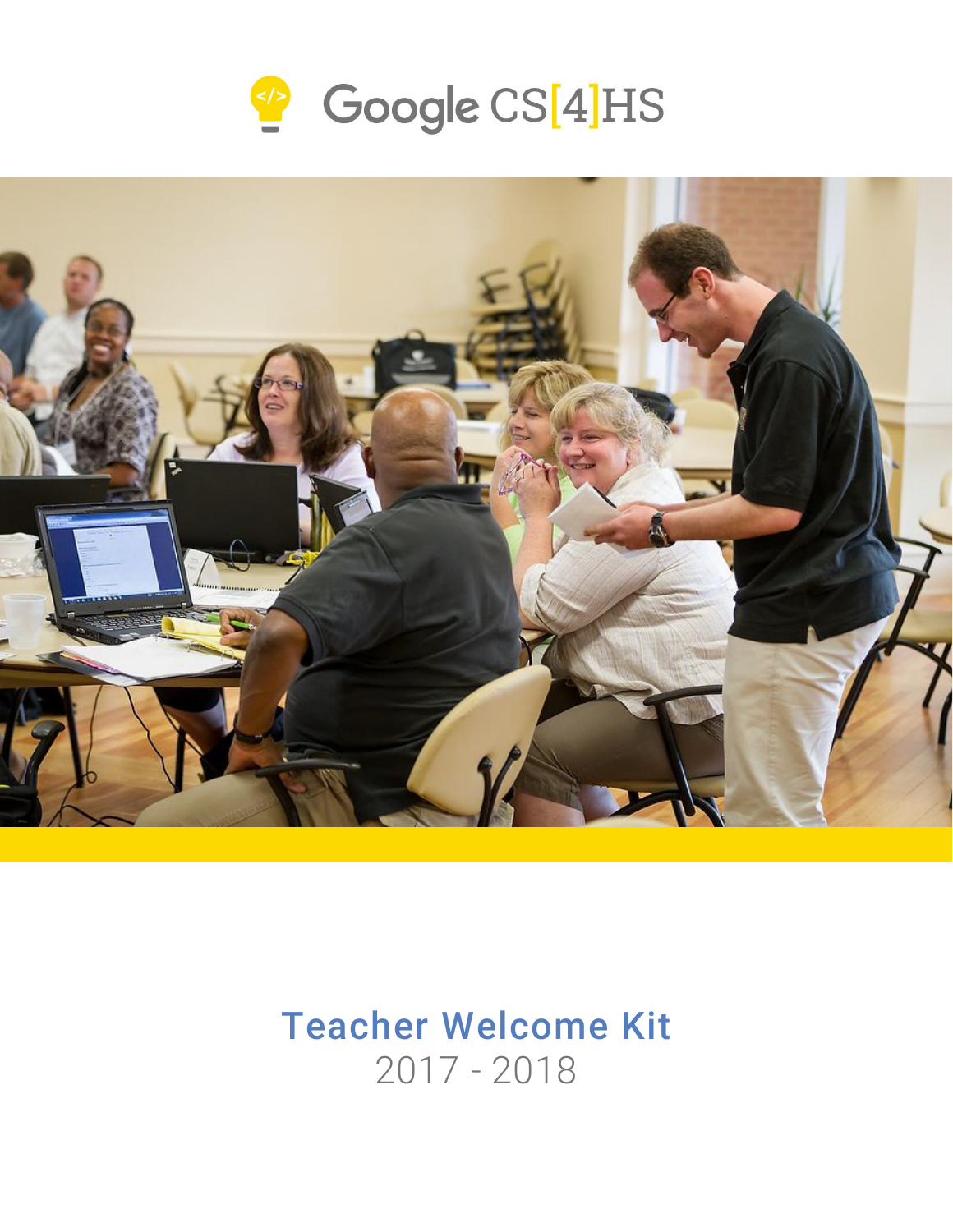



# Table of Contents

### 3 Section One

 Welcome to CS4HS! What is CS4HS? Our mission Meet the team

### 5 Section Two

Completing CS4HS surveys

### 6 Section Three

 Google CS Education resources and more Case Studies CS4HS programs in 2017-2018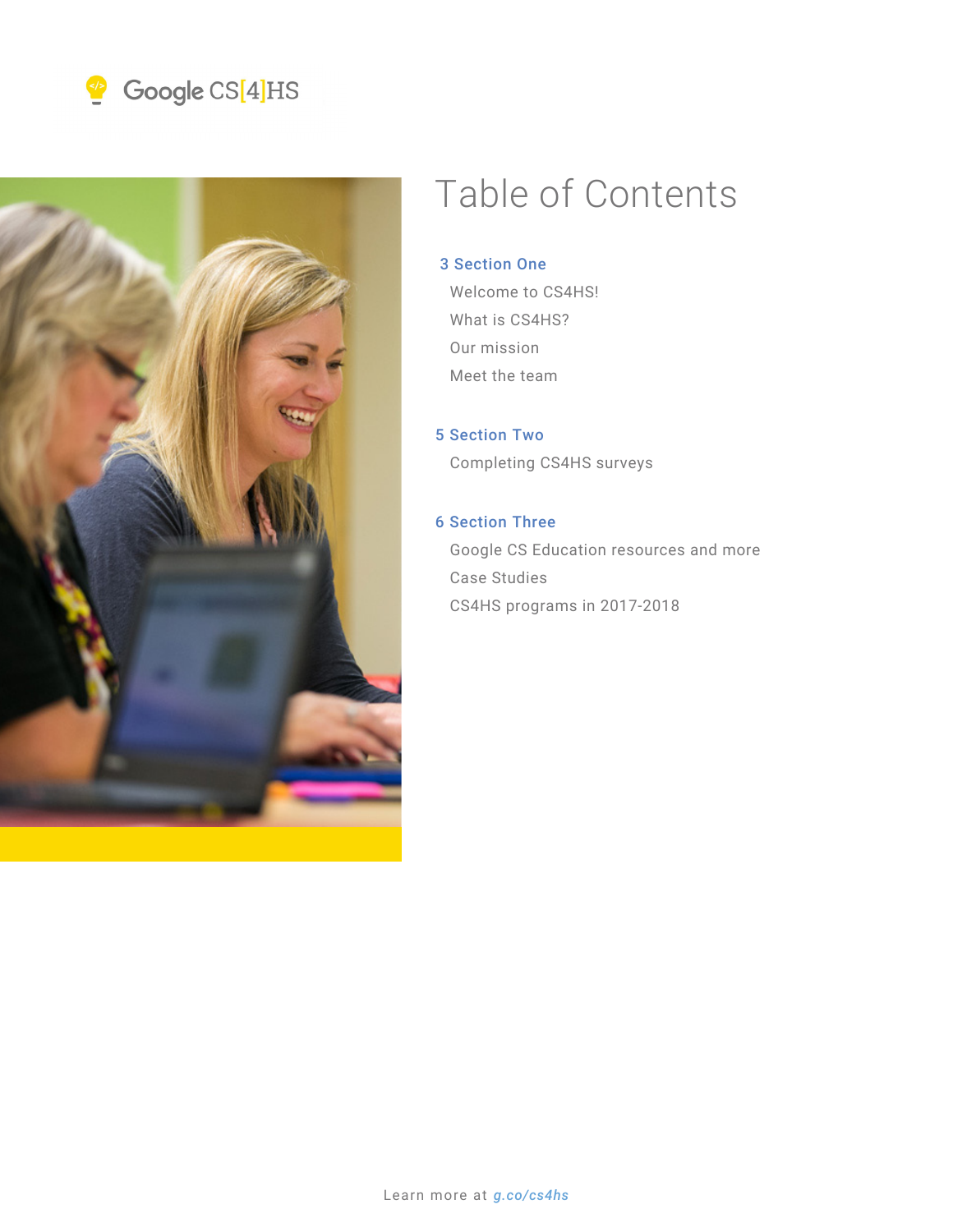# Welcome to CS4HS!

Hello and welcome to the CS4HS community! Since 2009, Google has partnered with organizations throughout the world to help educators gain computer science (CS) skills and confidence needed to excel in their classrooms. We are thrilled to be working with the professional development (PD) practitioner in your community and look forward to hearing about your experience.

Throughout the course of this academic year, we'll work with your PD practitioner to make sure that they have the tools and resources necessary to make your experience as positive as possible.

We invite you to be a part of the CS4HS network of educators and PD practitioners on the CS4HS Google+ Community. Post your questions or share your experience so that other educators can learn from you.

We know that there will always be increasing demands on your time, your scope and your energy. We appreciate your dedication to CS education!



### **Global impact since 2009:** 40,000+ Teachers, 40 Countries, 1,000,000+ Students!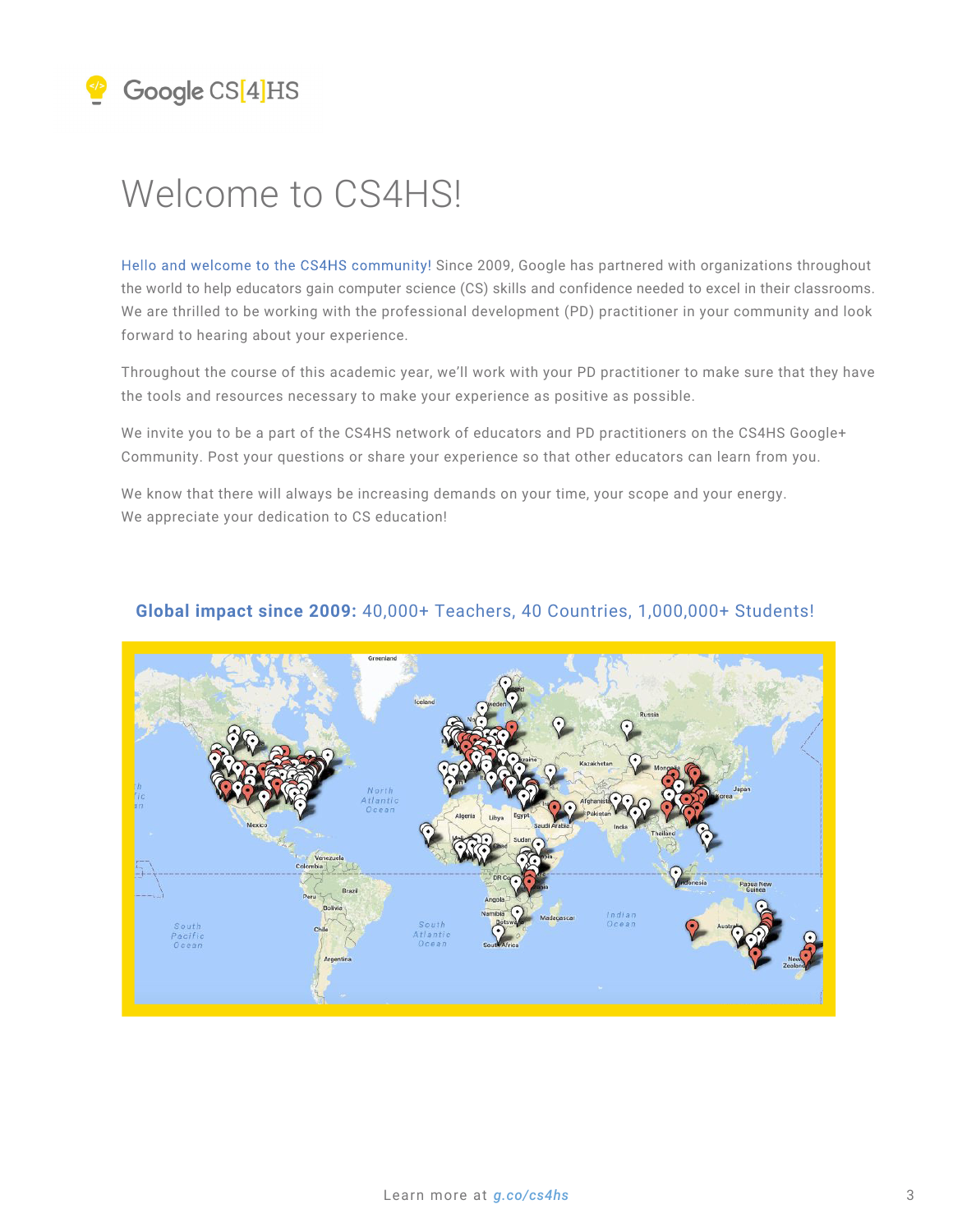# What is CS4HS?

CS4HS (Computer Science for High School) is a Google program to support CS professional development for teachers like you. Every year, PD practitioners apply for funding to create and deliver localized CS content that equips educators with the skills and confidence they need to thrive in their classroom.

#### CS4HS funding helps support educators in two key ways:

1. Supports the development and delivery of professional development for computer science and computational thinking content that is locally relevant and engaging for teachers and students. 2. Supports teacher learning throughout the year through local communities of practice to ensure that teachers have the opportunity to build a sustainable support network of CS educators in their area.

# What is the CS4HS mission?

Our mission is simple: we aim to support teacher professional development in computer science. We do this by equipping diverse educators with the knowledge, confidence and skills needed so that students of all backgrounds have an enriching and equitable CS learning experience that empowers them to understand and create technology, not just consume it.

# CS4HS Team at Google

The CS4HS team is run by Olga Garcia, Sloan Davis and Katia Naffa. We will be helping you over the course of the 2017-2018 year with evaluations, resources, PD best practices and answering any questions you may have. Contact us at *CS4HS1718@googlegroups.com*.





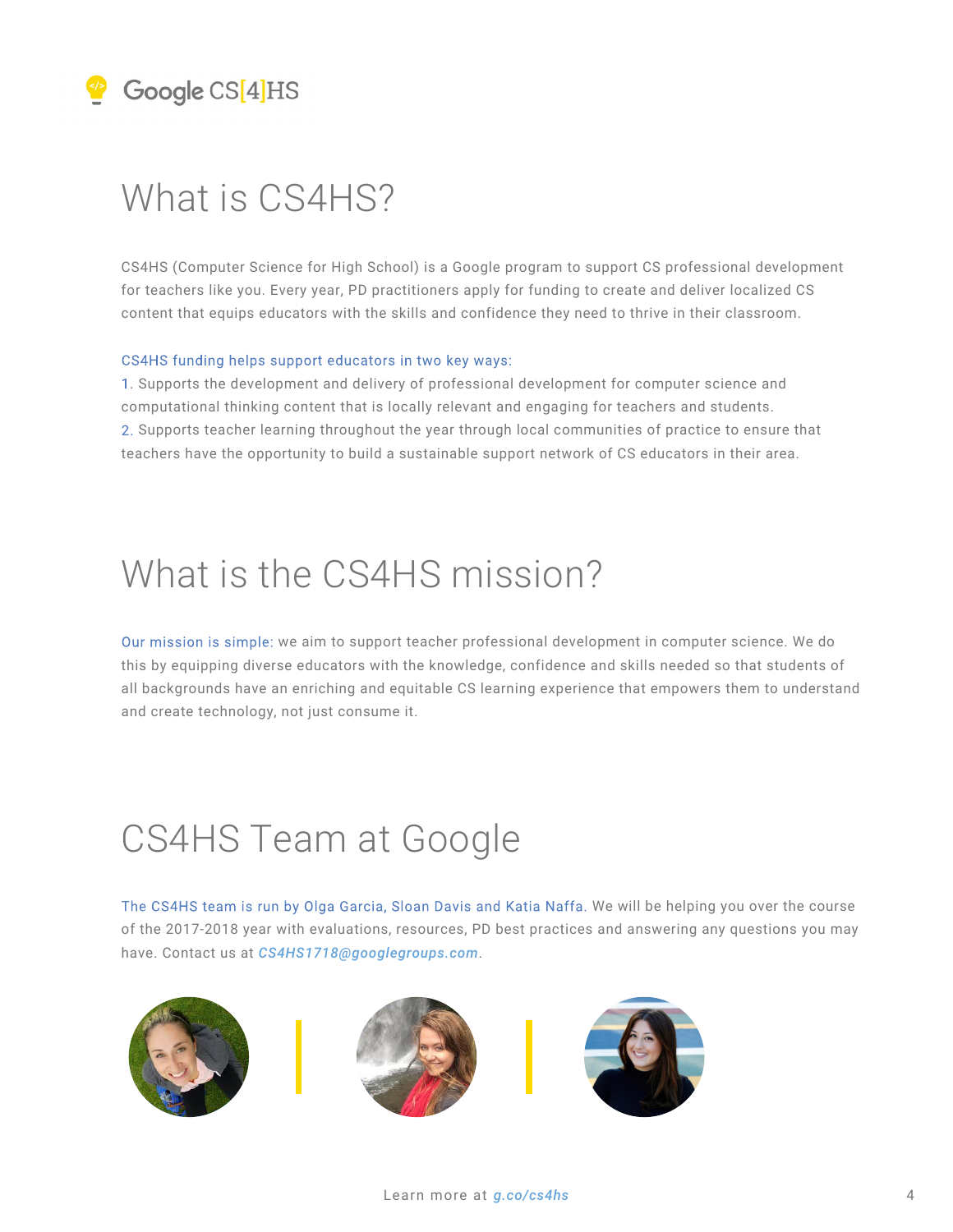# Completing CS4HS surveys

The CS4HS team is happy to welcome you to a network of CS educators, researchers, and PD providers who are passionate about creating and sharing best practices in CS education! During the course of your program, your CS4HS PD provider will share two surveys with you (Pre-Learning and Post-Learning) from the CS4HS team. These surveys aim to understand:

- The unique set of circumstances in which you operate as an educator, like your background and characteristics of your local education community;
- What you hope to gain from a CS4HS PD opportunity, and what you do and don't gain by the end of your program;
- Your motivations for participating in a CS4HS-sponsored PD opportunity, and what you gain as a result.

#### Why are the Google CS4HS surveys important?

Your responses are critical - not only to prove to Google that CS4HS is a valuable initiative that should continue to receive resources, but also to directly shape the future of CS4HS. We aim to provide new resources, support, and directions for the program year-over-year, but we want to ensure that those additions and changes reflect the needs of all educators CS4HS serves.

#### What is the benefit of completing Google CS4HS surveys?

Educators who complete both surveys, and provide their email address to match the two responses, will receive a Google CS4HS Certificate of Recognition. You will also be eligible to receive 25 Google Cardboard Virtual Reality Viewers for your classroom!

#### All survey responses are maintained in accordance with Google's Privacy Policy

*(http://www.google.com/policies/privacy/)*. Please read the survey introductions to learn more, and if you have any questions please reach out to us at *CS4HS1718@googlegroups.com*. We cannot begin to express our gratitude for your genuine responses, and hope that you enjoy your CS4HS experience!

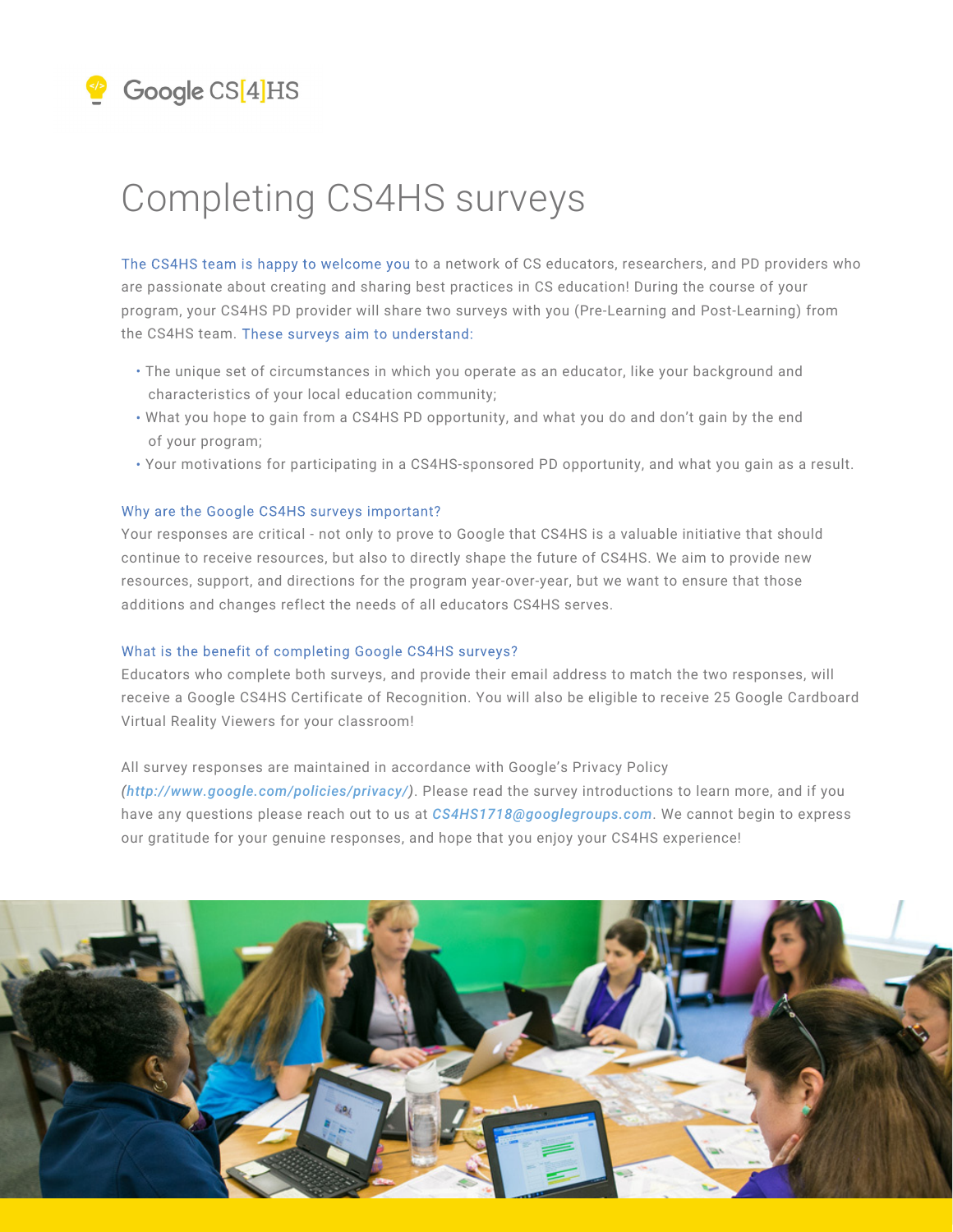# CS Education Resources

Below are CS education resources from Google and other initiatives that we hope will be helpful in your teaching.

#### П Case Studies

*https://goo.gl/Mmh5qn* case studies at *goo.gl/Mmh5qn.* Want to learn about past CS4HS programs around the globe? Check out our featured program

### Initiatives and networks

#### *https://code.org/* Code.org, *code.org*

*http://CSforall.org*  CSforAll Consortium, *CSforall.org* 

#### *http://www.csteachers.org/* Computer Science Teachers Association, *CSteachers.org*

*https://www.madewithcode.com/* a means to pursue their dream careers, *madewithcode.com* Made with Code: A national initiative to inspire millions of girls to learn code, and see coding as

### I Tools

*https://developers.google.com/blockly/ developers.google.com/blockly* Blockly: A visual programming library for developers. Being used by Ozobot, code.org and Scratch Blocks,

*https://edu.google.com/expeditions/#about* their students on virtual field trips to outer space and underwater, *google.com/edu/expeditions* Expeditions: Virtual reality platform that enables teachers to make their curriculum come alive by taking

*https://pencilcode.net/* from block based to text based code, *pencilcode.net* Pencil Code: A coding laboratory using drawing, music, and creative fiction to help students progress

### **Content**

*https://careerswithcode.com/* you the ability to change the world! It's free to download and updated each year, *careerswithcode.com* Careers with Code: CWC is a magazine and online resource for 14–18 year olds and anyone else interested in future careers that mix computer science with their skills, interests and passion – giving

*https://www.cs-first.com/en/home* engage a diverse student population, *cs-first.com* CS First: Free, easy-to-use computer science enrichment lesson plans, videos and other materials that

*https://google.com/edu/ect google.com/edu/ect* Exploring Computational Thinking: 130+ computational thinking resources for teachers, including a MOOC, lesson plans, videos, and programs, aligned to international education standards,

### Research

*https://g.co/cseduresearch* participation, and barriers, *g.co/cseduresearch* Trends in the State of Computer Science in U.S. K-12 Schools: Year 2 of the Google-Gallup study uncovering new insights to understand perceptions of computer science and associated opportunities,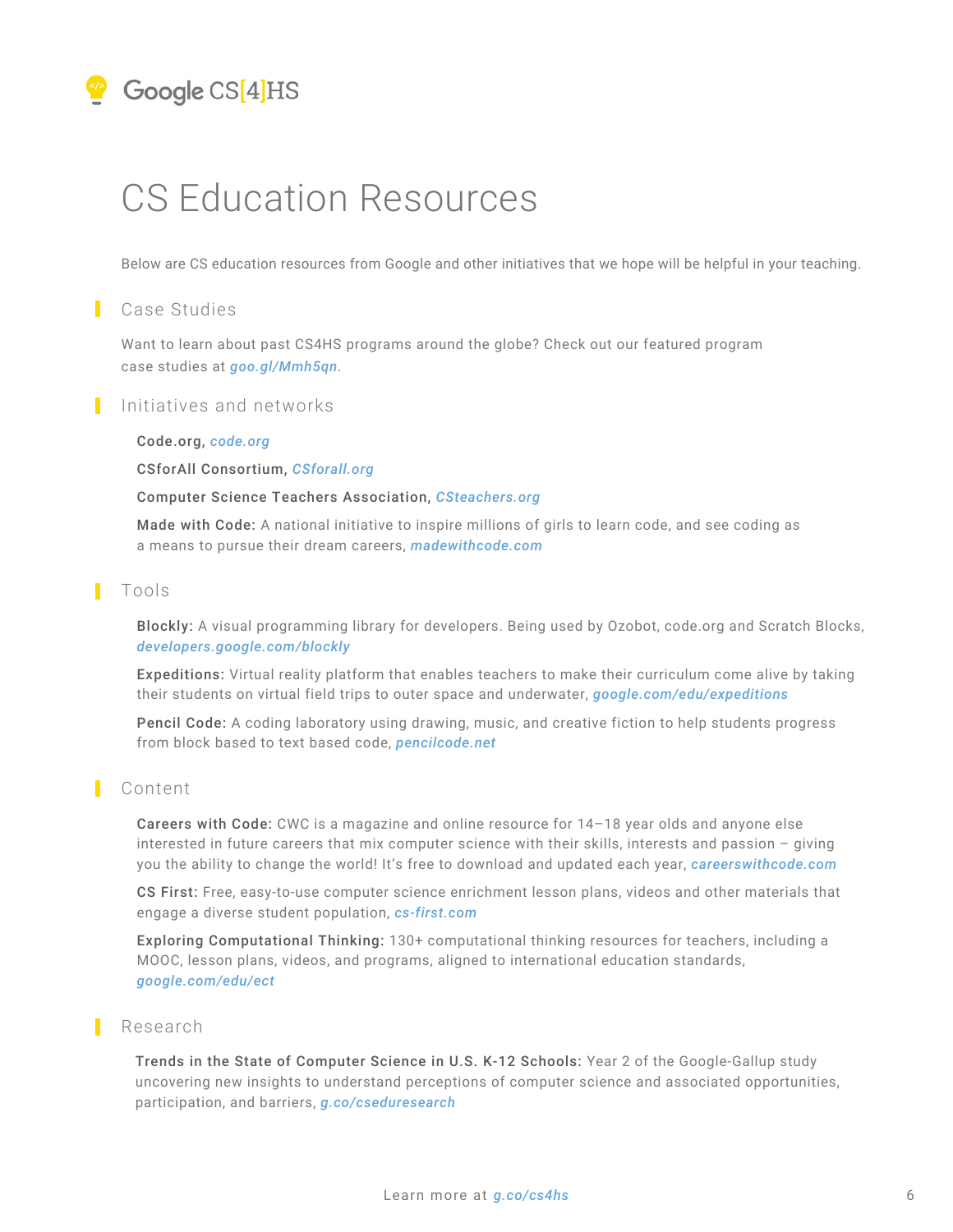|    | State / Organization                                              | <b>Professional Development Focus</b>                                                                                                                                                                                                                                                                                                                                                                                                                      |  |
|----|-------------------------------------------------------------------|------------------------------------------------------------------------------------------------------------------------------------------------------------------------------------------------------------------------------------------------------------------------------------------------------------------------------------------------------------------------------------------------------------------------------------------------------------|--|
| AK | Arkansas School for<br>Mathematics,<br><b>Sciences &amp; Arts</b> | ASMSA CS4HS offers educators an opportunity to learn CS before they teach<br>CS through an online course leveraging asynchronous learning modules,<br>ongoing peer mentorship, and face-to-face workshops for select participants.                                                                                                                                                                                                                         |  |
| NΥ | <b>Buffalo State College</b>                                      | The PD workshop centers around two sets of curriculum: Exploring<br>Computer Science for the new teachers and Computer Science Principles<br>for the returning teachers.                                                                                                                                                                                                                                                                                   |  |
| NΥ | Code Savvy                                                        | Code Savvy will provide participants with a comprehensive view of CS by<br>facilitating hands-on, collaborative learning experiences of computational<br>thinking workshops, focused on concepts of abstraction, algorithms and<br>creativity through several unplugged team challenges. The primary goal of<br>their sessions is to help educators continue to build their learning network<br>and resources for computer science education in Minnesota. |  |
| GА | Georgia Tech<br>Foundation                                        | Learn to teach the CSP programming unit with EarSketch, a free online<br>learning environment and curriculum that engages diverse populations<br>of students in computer science through music.                                                                                                                                                                                                                                                            |  |
| DC | <b>Howard University</b>                                          | Focusing on the ECS PD model, Howard University will incorporate a blended<br>model of online and face-to-face interactions, where participants learn the<br>ECS material through lesson planning. Confidence and competence will be<br>obtained through face-to-face PD's utilizing the teacher-learner-observation-<br>model, ultimately, teachers will learn, teach and provide feedback for one another.                                               |  |
| ОR | <b>Lane Education</b><br><b>Service District</b>                  | Lane Education Service District will focus on three areas: why teach CS in<br>high school, how to effectively teach CS to the underrepresented; and key CS<br>concepts. The program focuses on bringing CS education to an underrepresented<br>rural community and will facilitate workshops focused on Computer Science<br>Pedagogy, Programming, and Engineering.                                                                                        |  |
| МE | Maine Math and<br><b>Science Alliance</b>                         | Focusing on the CS Framework and Seven Big Ideas, the Maine Math and<br>Science Alliance will employ a blended approach of in-person training<br>sessions in 3 rural regions, online learning and video sessions. The program<br>will focus its efforts on engaging teachers in problem solving around real<br>topics, such a increasing the participation of girls in CS and addressing the<br>barriers faced by rural schools.                           |  |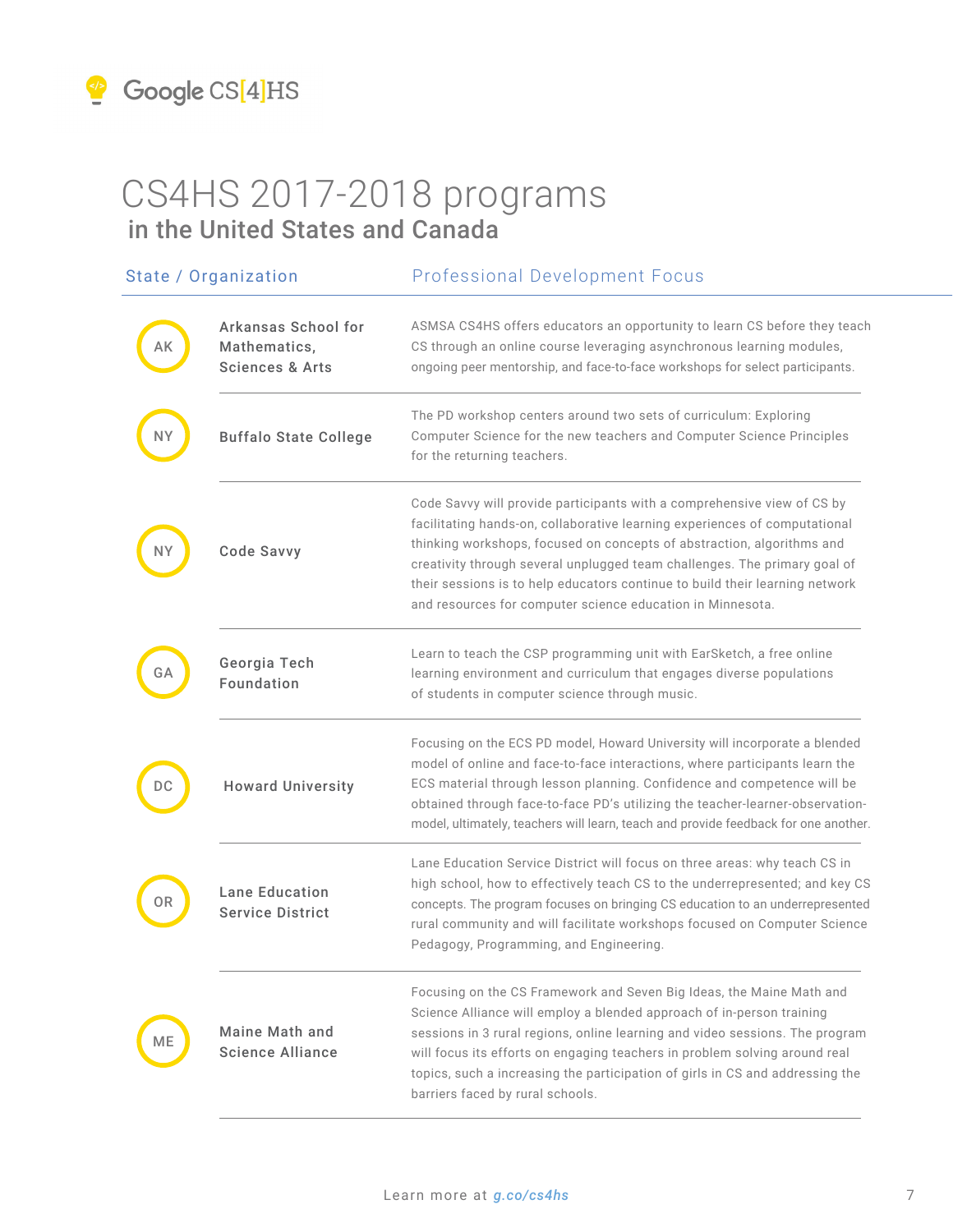

|     | State / Organization                                             | <b>Professional Development Focus</b>                                                                                                                                                                                                                                                                                                                                                                                                                                                                |  |
|-----|------------------------------------------------------------------|------------------------------------------------------------------------------------------------------------------------------------------------------------------------------------------------------------------------------------------------------------------------------------------------------------------------------------------------------------------------------------------------------------------------------------------------------------------------------------------------------|--|
|     | <b>Merced College</b>                                            | The Merced College CS department will utilize programming languages and<br>computational tools to develop the HS teachers' (within the Merced Union<br>High School District) own CS skills as they learn to teach CS effectively.<br>The program will focus on developing curriculum based on innovative<br>computational artifacts that can be utilized to teach complex concepts<br>and algorithms within the classroom.                                                                           |  |
|     | Michigan<br>Technological<br>University                          | During a 3-day intensive summer workshop, Michigan Technological<br>University will produce sessions for teachers and administrators on<br>computational thinking, the impact of diversity in computer and creative<br>programming activities. Teachers will participate in lectures, hands-on lab<br>activities, discussions and the approach extends outside the sessions;<br>MTU will cover team-based learning through pair programming and<br>Process-Oriented Guided Inquiry Learning (POGIL). |  |
| N V | <b>New Mexico</b><br><b>State University</b><br>Foundation, Inc. | NMSU ComThink'17 PD will focus on engaging non-CS teachers in the<br>Mathematics and Humanities fields, who will be trained in the foundations of<br>computational thinking. The approach will follow three phases: face-to-face<br>training of the 7 Big Ideas, online assignments through Canvas, and a<br>semester-long implementation and deployment of modules in the classroom.                                                                                                                |  |
| MО  | Northwest Missouri<br><b>State University</b>                    | Operating in the Northwestern, predominantly rural and poor part of<br>Missouri, this PD is dedicated to planting the seeds of CS Education with<br>pre-service teachers. They will be hosting workshops, monthly meetings and<br>grouping teachers together to ensure collaboration on a regular basis.                                                                                                                                                                                             |  |
|     | <b>Quincy University</b>                                         | Building on their 2016 program, this PD will focus on systematically<br>covering the CS concepts, 7 Big Ideas, with emphasis on Creativity, Data<br>and Information, Algorithms, Programming. Through collaborative learning<br>and peer learning, they want to incrementally build participants competence<br>and confidence in teaching CS in the K-12 sphere.                                                                                                                                     |  |
|     | Riverside Unified<br><b>School District</b>                      | Unique opportunity to receive a supplementary authorization to teach CS in a<br>blended and accelerated learning environment provided in partnership with<br>the University of California, Riverside.                                                                                                                                                                                                                                                                                                |  |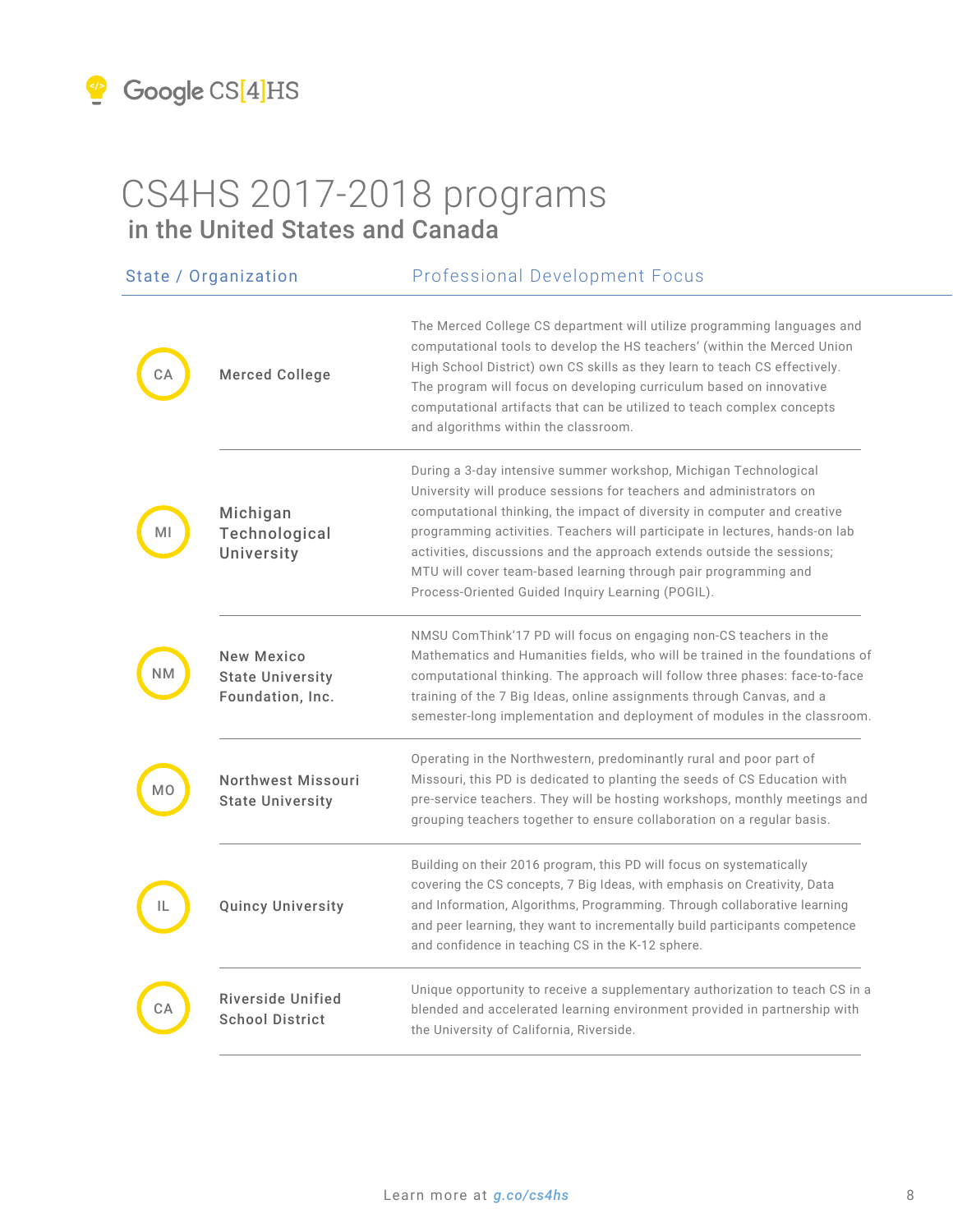

|      | State / Organization                                                                | <b>Professional Development Focus</b>                                                                                                                                                                                                                                                                                                                                                                                                                                                                     |  |
|------|-------------------------------------------------------------------------------------|-----------------------------------------------------------------------------------------------------------------------------------------------------------------------------------------------------------------------------------------------------------------------------------------------------------------------------------------------------------------------------------------------------------------------------------------------------------------------------------------------------------|--|
|      | <b>Sweetwater Board</b><br>of Cooperative<br><b>Educational Services</b><br>(BOCES) | This program will work closely with rural and Native American communities<br>to build knowledge and leadership among high school teachers. During<br>trainings and workshops, teachers will learn how to explicitly teach the<br>7 Big Ideas including, creativity, abstraction, data and algorithms within the<br>context of a project-first, hands-on computer science education activities<br>including computer gaming and simulation design programming used in the<br>Scalable Game Design project. |  |
|      | <b>The School Board</b><br>of Broward County                                        | Focusing on the 7 Big Ideas, the K-12 CS Framework and the Florida CS<br>Standards, the School Board of Broward County will mentor teachers from<br>multiple districts through workshops, online courses and in passing the<br>Florida CS K-12 certification exam. The goal of this program is to implement<br>effective engagement strategies to increase enrollment, in an area of Florida<br>where more than two thirds of elementary school households are living<br>under the poverty level.         |  |
|      | The University of<br>Rhode Island                                                   | Building on two previous years of their program, URI's model will focus on<br>pedagogy and classroom management that fosters effective, inclusive,<br>teaching, using an online teaching system and in-person lectures. The<br>participants, from 36 school districts in Rhode Island, will ultimately learn<br>to teach AP CSP.                                                                                                                                                                          |  |
| ΝY   | University at Albany                                                                | This project offers PD to high school teachers in the NY Capital District<br>area. It starts with a 3-day summer workshop with ongoing professional<br>development in teaching computational thinking and computer science<br>over the school year of 2017-2018.                                                                                                                                                                                                                                          |  |
| ANAD | University of Alberta,<br>Department of<br><b>Computer Science</b>                  | Training sessions and collaborative planning sessions will be held throughout<br>the year. We will kick off with a summer academy targeting teachers from<br>grades 4-12.                                                                                                                                                                                                                                                                                                                                 |  |
|      | University of Florida -<br>Sarasota                                                 | During a 5-day, face-to-face workshop, teachers with no experience teaching<br>CS, will be introduced to the 7 Big Ideas and computational practices of CS,<br>in preparation to teach AP Mobile CSP. The concept of the week's training<br>involves the creation of several Android apps and learning to code with MIT<br>App Inventor; all training will be supplemented with content and<br>pedagogical support.                                                                                       |  |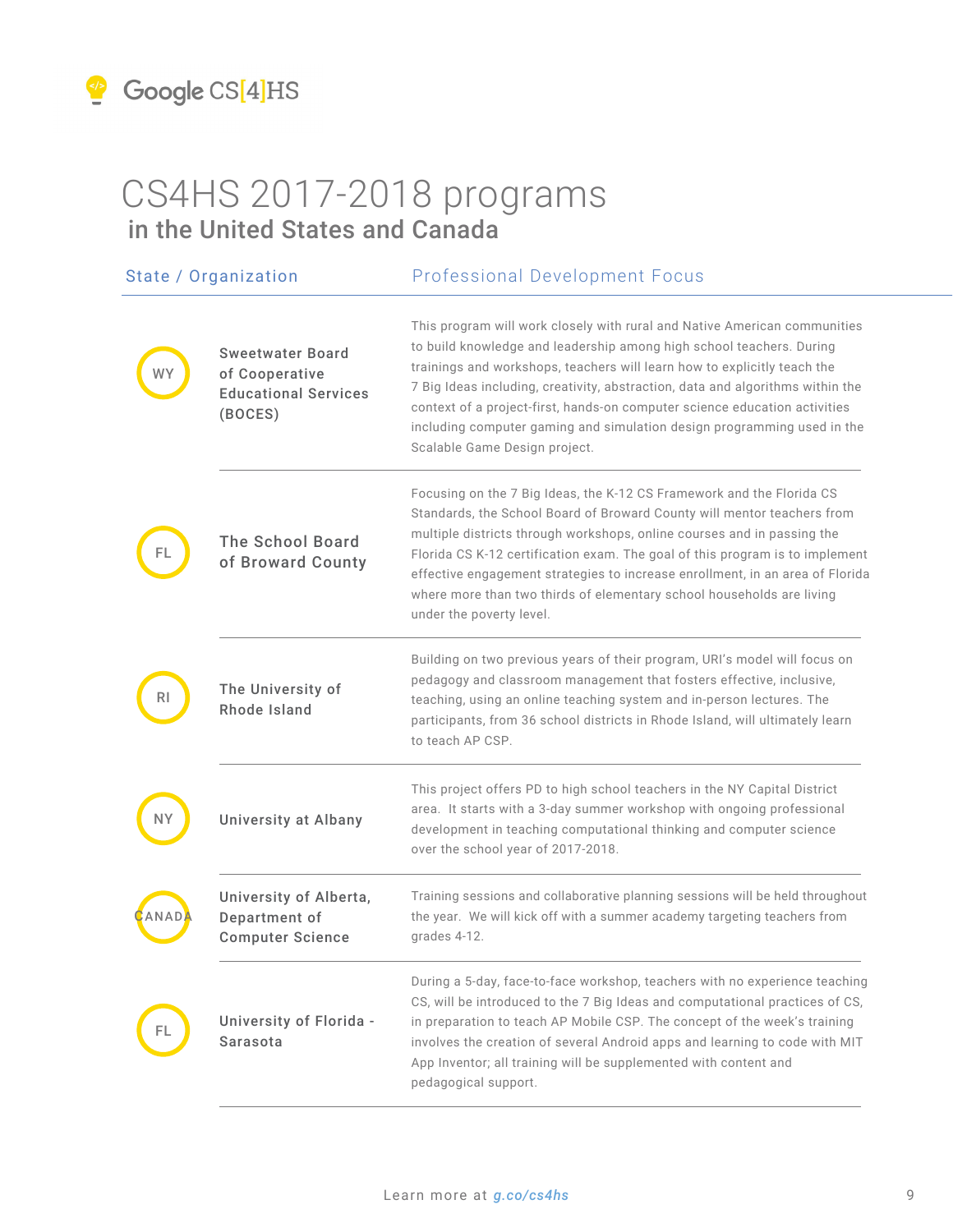| State / Organization |                                                               | <b>Professional Development Focus</b>                                                                                                                                                                                                                                                                                                                                             |  |
|----------------------|---------------------------------------------------------------|-----------------------------------------------------------------------------------------------------------------------------------------------------------------------------------------------------------------------------------------------------------------------------------------------------------------------------------------------------------------------------------|--|
|                      | University of Hawaii<br>Maui College                          | Professional development and training for high school teachers from all over<br>the state of Hawaii to learn Computer Science Principles (CSP) and prepare<br>students for computing careers!                                                                                                                                                                                     |  |
| МD                   | University of<br>Maryland,<br><b>Baltimore County</b>         | Teachers learn how to incorporate active, inquiry-based learning with an<br>overarching theme of data: the nature and variety of data; algorithmic<br>methods for processing and managing data; and how data can be analyzed,<br>visualized, and interpreted.                                                                                                                     |  |
| ΜA                   | University of<br><b>Massachusetts</b><br>Amherst              | This Massachusetts-wide Professional Learning Community aims to help<br>teachers, who have no experience with computer programming, overcome<br>isolation, one of the major barriers in teaching CS. In this summer program,<br>teachers will work through the Mobile CSP student curriculum in a combination<br>of face-to-face sessions, video conferencing and online lessons. |  |
| NΕ                   | University of<br>Nebraska at<br>Kearney                       | The CS Principles on the Prairie Phase 2 program at the University of<br>Nebraska at Kearney consists of face-to-face workshops and online<br>coursework and resources to help rural K-12 teachers incorporate<br>computer science ideas into their curriculum.                                                                                                                   |  |
|                      | University of<br>Saskatchewan                                 | One-day onsite workshop to bring together Saskatchewan CS teachers from<br>across the province.                                                                                                                                                                                                                                                                                   |  |
|                      | University of<br><b>Toronto Mississauga</b>                   | The High School Teacher Workshop at UTM is an event which brings together<br>UTM faculty, UofT post-doc, U of T graduate students, and Mississauga high<br>school teachers for a day of workshops and discussions related to high<br>school teaching.                                                                                                                             |  |
| W١                   | University of<br>Wisconsin -<br>La Crosse                     | University of Wisconsin will run workshops during the 2017-18 academic<br>year focused on the content and pedagogy of ECS and AP CSP. Their goal is<br>to build a community of K-12 CS teachers, in parts of Wisconsin that tend to<br>be rural and isolated.                                                                                                                     |  |
|                      | West Virginia<br><b>University Institute</b><br>of Technology | This project will focus on high school teachers from 3 districts of West<br>Virginia. Participants will attend face-to-face and online workshops over<br>the course of a year, to develop a foundation within CS education and the<br>7 Big Ideas of computational thinking.                                                                                                      |  |